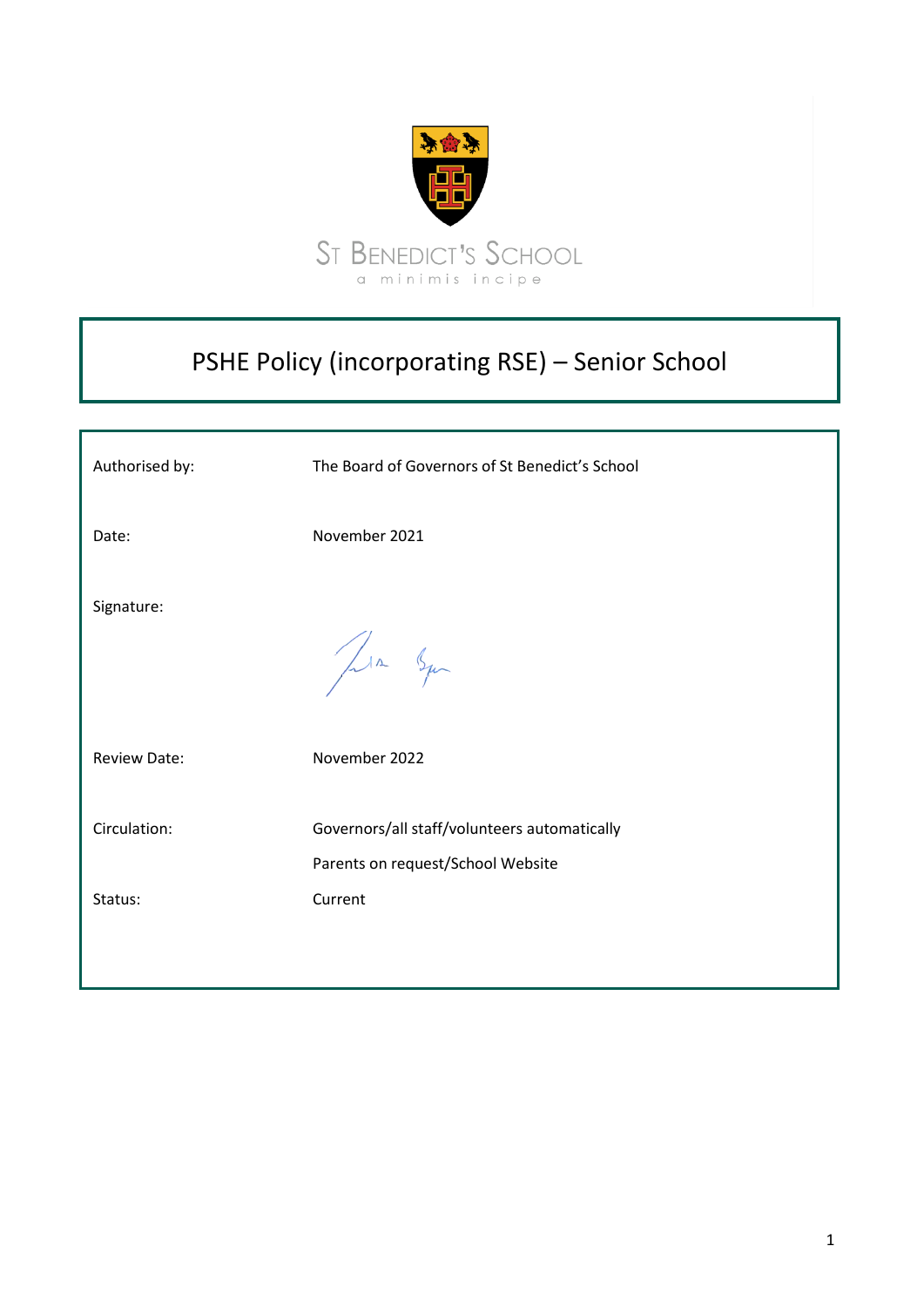# **Contents Page**

## **PAGE**

| 1              |  |
|----------------|--|
| $\overline{2}$ |  |
| 4              |  |
| 5 <sup>1</sup> |  |
| 6              |  |
| 7 <sup>7</sup> |  |
| 8              |  |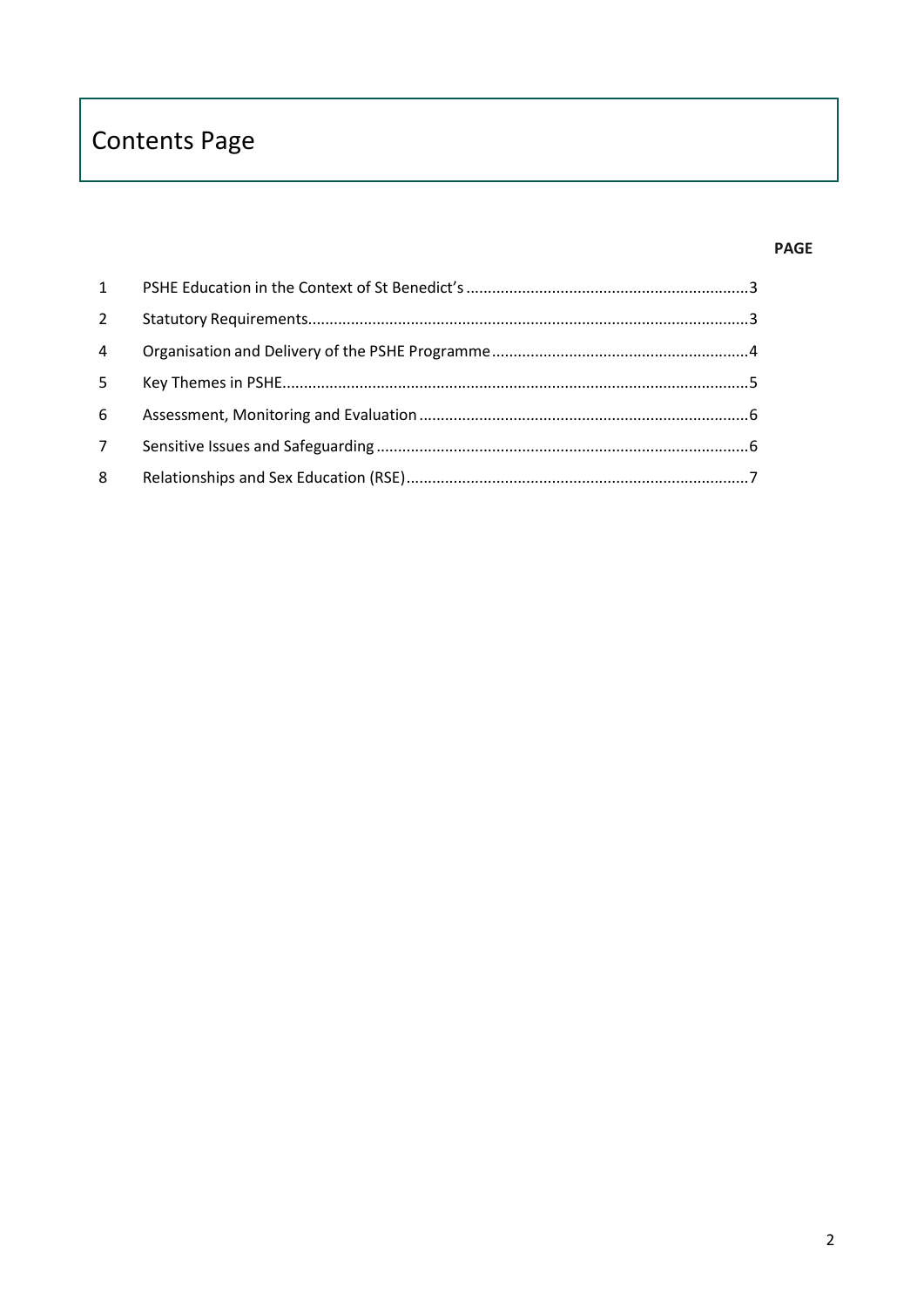#### <span id="page-2-0"></span>**1 PSHE Education in the Context of St Benedict's**

The PSHE (Personal, Social, Health and Economic) Programme supports the school's objective to help pupils learn and achieve to the best of their ability and to prepare them for the opportunities, responsibilities and experiences of life. The school delivers a programme which gives pupils the knowledge and skills they need to make positive decisions regarding their physical and mental wellbeing and the relationships that they make with other people.

During their time at St Benedict's, we want our students to learn to be resilient individuals able to find happiness whatever life throws at them. We want them to be moral, caring and thoughtful members of our Benedictine community and the wider world. We want them to have the information to help them stay healthy in both mind and body and to have the understanding and confidence to prosper when they leave us.

The programme of study incorporates the themes and skills as set out in the PSHE Association's guidance. The three core themes are set out by the Association as: Health and Wellbeing, Relationships, and Living in the Wider World. They are addressed by the school under the four PSHE headings of Personal, Social, Health and Economic topics as set out below. The programme seeks to develop students' intrapersonal, interpersonal and enquiry skills. Fundamental British values are promoted and students are encouraged to regard people of all faiths, races and cultures with respect and tolerance. While our PSHE lessons are taught within the ethos of a tolerant Catholic and Benedictine school, we ensure that the personal beliefs of our staff do not prevent them from providing a balanced approach to the topics being taught.

All parents and students have access to the contents of PSHE lessons through the Firefly portal and are encouraged to discuss issues raised in these lessons with their children. There is consultation about the content of the PSHE programme with students via the school council, parents through the Society of Parents and Friends (SPF) and teachers through termly pastoral meetings of heads of year with their tutors.

## <span id="page-2-1"></span>**2 Statutory Requirements**

PSHE is linked closely to other cross-curricular policies, which can be consulted for more information on the school website, including: Anti-Bullying, Behaviour, Child Protection and Safeguarding. Guidance for Independent Schools on delivering PSHE can be found in [Independent School Standards guidance](https://www.gov.uk/government/publications/regulating-independent-schools) . In line with Keeping Children Safe in [Education](https://assets.publishing.service.gov.uk/government/uploads/system/uploads/attachment_data/file/892394/Keeping_children_safe_in_education_2020.pdf) (2020), staff are aware of their **Prevent duty**. Where applicable, pupils discuss sensitive topics, including terrorism, and how to challenge extremist ideas. The programme also incorporates RSE (Relationships and Sex Education) as set out in the government's [statutory guidance.](https://assets.publishing.service.gov.uk/government/uploads/system/uploads/attachment_data/file/908013/Relationships_Education__Relationships_and_Sex_Education__RSE__and_Health_Education.pdf)

#### **3 Roles and Responsibilities**

#### **Governors and Senior Leaders**

Direction of the PSHE programme is delegated to the Head of PSHE and the Senior Deputy Head. They provide resources, support and training for staff so that they are familiar up to date with relevant PSHE and RSE guidance and feel comfortable taking PSHE lessons and answering questions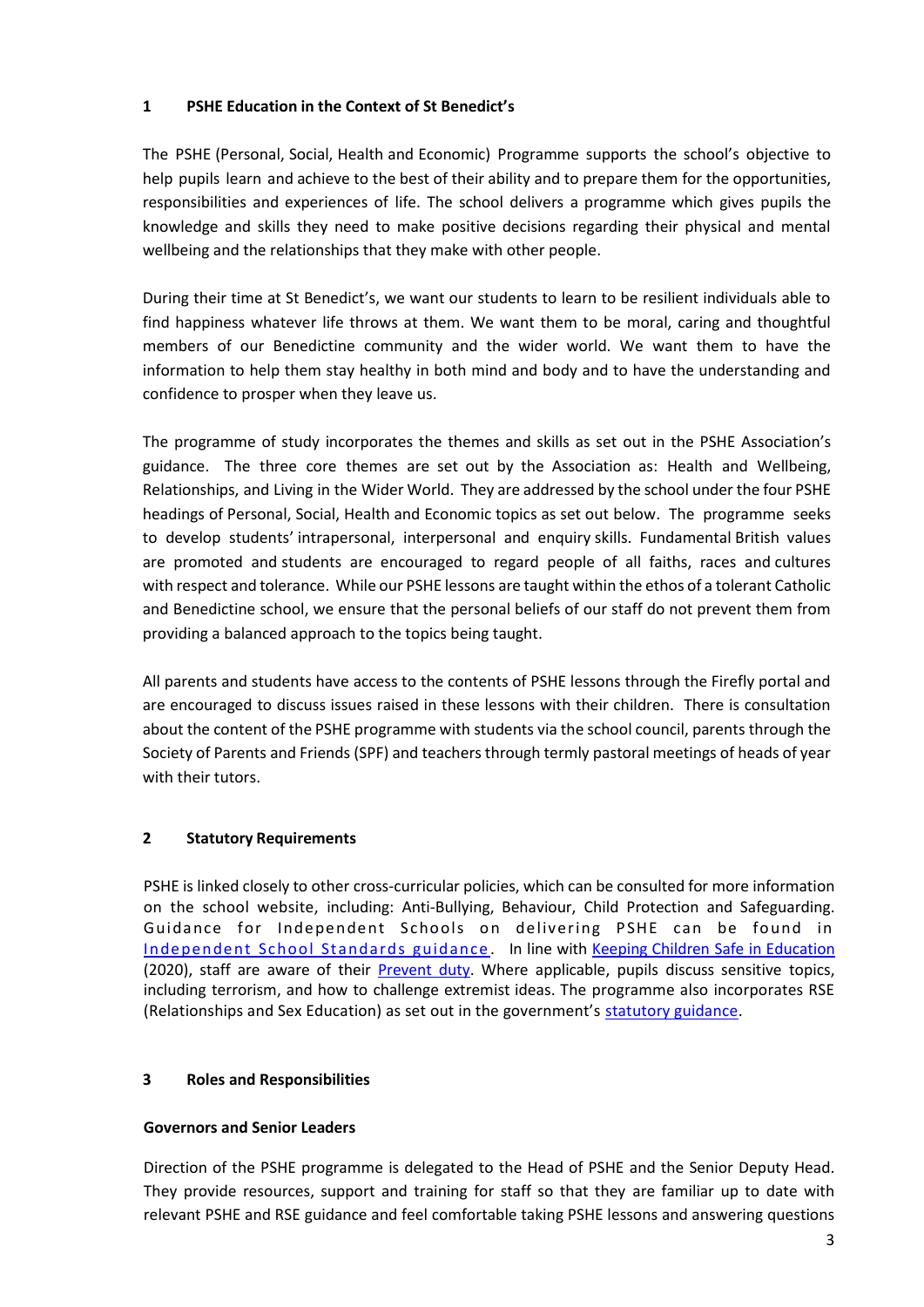from the students. This is why PSHE classes are led by form tutors, so that students are being taught by the teachers who know them best. For certain topics we do ask experts to lead classes from either our own staff or outside the school.

The PSHE programme is reviewed annually by the PSHE Coordinator, the Senior Deputy Head and the Heads of Year to ensure that it remains relevant to the students and that our staff have the best possible resources.

#### **Teaching Staff**

Staff understand the importance of giving, as much as possible, an objective and balanced approach to topics taught whatever their personal beliefs or attitudes.

Staff attend PSHE/RSE training and ensure that they are up to date with school policy and curriculum requirements regarding PSHE and RSE. Training also includes dealing with the difficult questions that can arise in PSHE. They should contact their Head of Year or the Head of PSHE if they need any additional support with this.

Staff encourage their students to come to them with any concerns raised in PSHE in the same way as any other pastoral concern that might arise. This is helped by the fact that PSHE is taught in form groups. As with any other lessons, the different abilities and SEN needs of students in the group are considered in lesson planning.

#### **Pupils**

Pupils are expected to attend PSHE lessons as with any other timetabled lessons. The only exceptions to this are if parents request students miss a particular lesson on a pastoral reason for personal reasons (for instance, a student with an eating disorder missing a lesson on that topic).

#### **Parents**

Parents have access to all the PSHE lesson content through the Firefly portal and we encourage them to engage with their children about topics as they arise and discuss them at home. As ever, if issues arise that parents wish to discuss with a teacher they should contact their child's Form Tutor in the first instance.

#### <span id="page-3-0"></span>**4 Organisation and Delivery of the PSHE Programme**

The Head of PSHE, along with the Senior Deputy Head and Heads of Year, are responsible for writing the programme and for organising its delivery. PSHE is delivered by form tutors in a timetabled weekly session on Wednesday Period 4. A number of these sessions are delivered by internal and external speakers or agencies to provide a more specialist input where deemed helpful and to enhance the experience of the pupils. St. Benedict's is greatly assisted by partnership working with a variety of agencies including the Metropolitan Police, Ealing Magistrates, Childnet, Transport for London and the Ten Ten Company amongst others. Whilst ever mindful of Safeguarding issues and the Prevent Duty, we are committed to inviting visitors into school and such planned learning experiences are designed to address specified learning objectives.

Additionally, for all years, elements of PSHE are taught through other subjects. This is most easily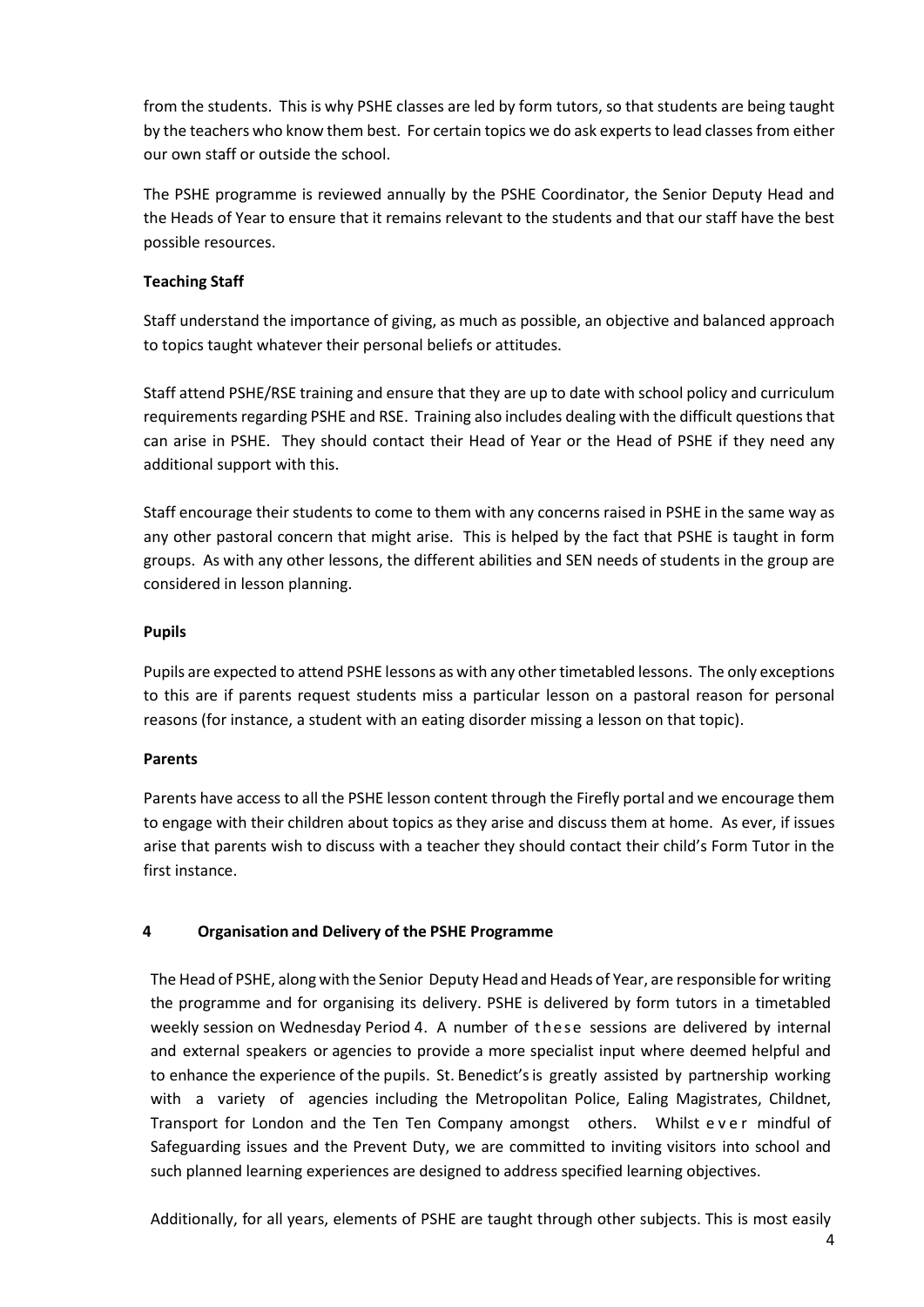seen for Citizenship within Geography and History and Health Education in Biology. However, opportunities exist in all subjects – through the subject itself, but also through the manner of the teaching and learning and the relationships and behaviour encouraged and indeed exemplified by the subject teacher.

PSHE is also addressed through assemblies, form periods, the behaviour policy and day-to-day interaction among pupils and between pupils and staff. A unique element of the PSHE curriculum at St Benedict's is our PSHE 2 programme. Every week a new lesson is written in response to events in our community or the wider world. PSHE2 lessons have included looking at the American election, the impact of Brexit, Children's Mental Health Week, and presentations created by our own 6<sup>th</sup> formers on subjects like Animal Welfare and the medical significance of Microbiomes. Parents are also able to access these lessons on the Firefly portal so that conversations on these topics can continue at home. The PSHE Programme plays an essential role in our school to ensure that pupils are prepared to play a full part in society.

#### <span id="page-4-0"></span>**5 Key Themes in PSHE**

#### PERSONAL

- Staying safe, including understanding safeguarding
- Sex and Relationships (SRE)
- Resilience and growth mindset
- Citizenship/British values (democracy, the rule of law, mutual respect and tolerance)/ anti-extremism. (The government document [Promoting fundamental British values is](https://assets.publishing.service.gov.uk/government/uploads/system/uploads/attachment_data/file/380595/SMSC_Guidance_Maintained_Schools.pdf)  [here\)](https://assets.publishing.service.gov.uk/government/uploads/system/uploads/attachment_data/file/380595/SMSC_Guidance_Maintained_Schools.pdf)
- Positive approaches to school work
- Avoiding alcohol and substance misuse
- Understanding the world around us (including 'fake news') and the environment

#### SOCIAL

- Positive social relationships
- Positive personal relationships
- Anti-bullying, both physical and online
- E-safety, including use of social media
- Tolerance and social equality<sup>1</sup> [\(advice from the Equality and Human Rights Commission is](https://www.equalityhumanrights.com/en/advice-and-guidance) [here\)](https://www.equalityhumanrights.com/en/advice-and-guidance)

#### HEALTH

**.** 

- Physical health and wellbeing including sleep
- Mental health and wellbeing including addiction (for instance gaming, gambling as well as drugs, smoking etc)

 $1$  Particular regard is given to the understanding of equal rights under the terms of the Equality Act (2010) and the protected characteristics of age, disability, gender reassignment, marriage and civil partnership, pregnancy and maternity, race, religion or belief, sex, sexual orientation.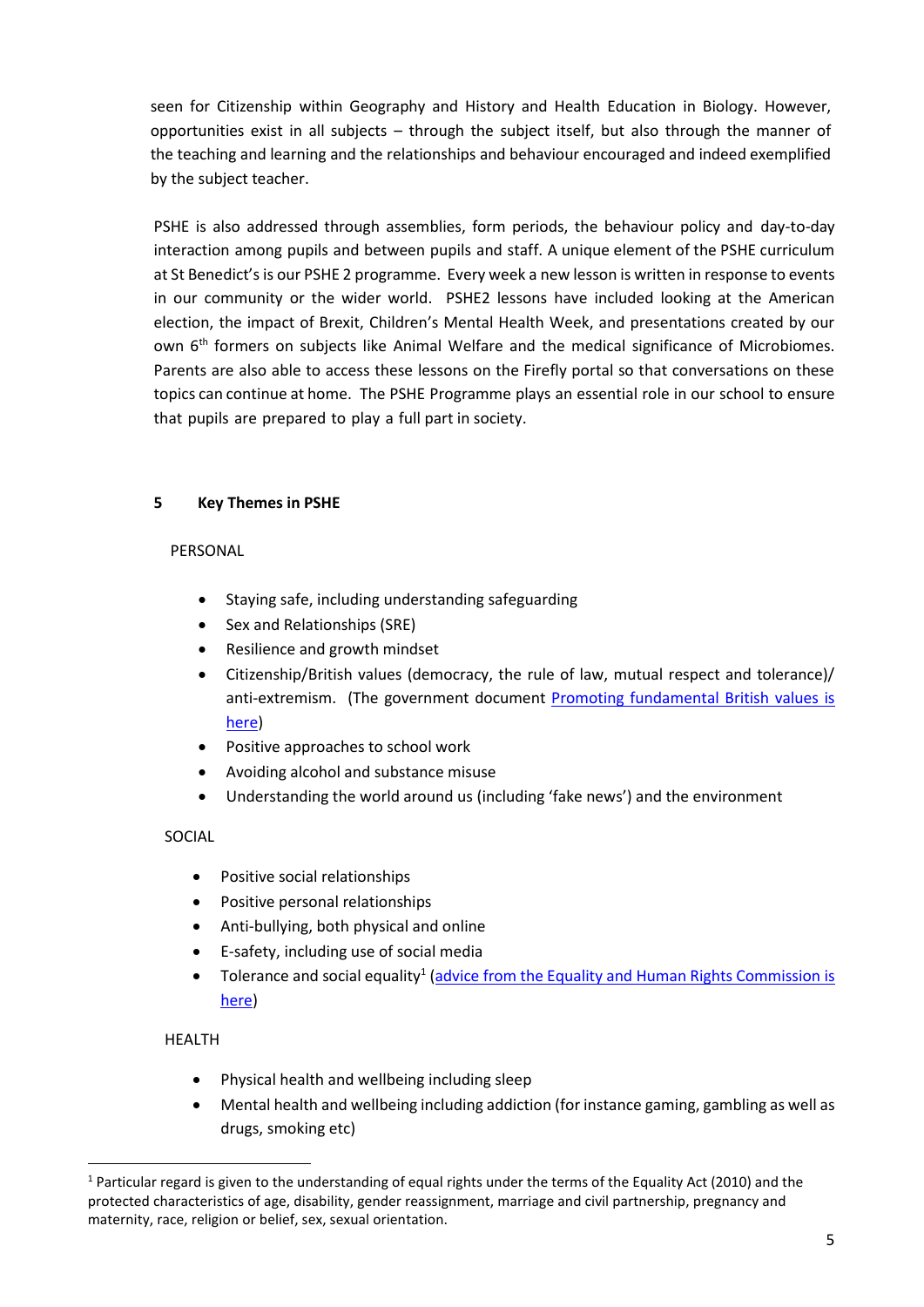• Healthy eating and exercise

### ECONOMIC

- Personal finances
- Vocational guidance subject and university choices
- Careers advice

#### <span id="page-5-0"></span>**6 Assessment, Monitoring and Evaluation**

Methods of assessment are based on observation and pupil input. Pupils are also given opportunities to peer and self-assess their work. Where PSHE matters are delivered in other subjects, written work will be assessed in line with the relevant department's policy.

The Head of PSHE is responsible for monitoring the programme and identifying areas for development each year. Specific topics and timings of their delivery are discussed with Heads of Division and Heads of Department where appropriate. Individual sessions are evaluated through informal discussion with colleagues delivering or supervising and these inform any necessary amendments or additions. There is also discussion of the PSHE course with students through the school council and annual surveys, and also with parents through the Society of Parents and Friends

Evaluation of outside agencies is also undertaken in the shape of evaluation forms completed by the Head of PSHE, supervising staff or pupils. The Head of PSHE is also responsible for ensuring that the programme is appropriately resourced and manages the departmental budget.

PSHE is assessed through a termly test on the Firefly portal and an optional piece of writing which decides the winner of the PSHE prize in each year group.

#### <span id="page-5-1"></span>**7 Sensitive Issues and Safeguarding**

St. Benedict's is aware of the sensitive nature of some of the topic areas within the subject. These include RSE, terminal illnesses, bereavement, marriage break-up, drug and alcohol abuse and financial issues. Colleagues are asked to be sensitive when dealing with any of these issues and to keep in mind any background information provided by colleagues and the School Nurse in particular. We hope to provide a safe and supportive school community where pupils feel comfortable seeking help and guidance on anything that may be concerning them about life either at school or at home. As ever, staff will be clear that any issue that is potentially a safeguarding issue will not be treated confidentially.

As part of the course, each year students are all reminded of what to do and who to go to should they have any safeguarding concerns about anyone either inside or outside school.

RSE lessons provide a good background for talking openly and freely about the diversity of personal, social and sexual preferences. Prejudiced views will be challenged, and equality promoted. Any bullying that relates to sexual behaviour or perceived sexual orientation will be dealt with swiftly and seriously according to our school policy which can be found on the school website.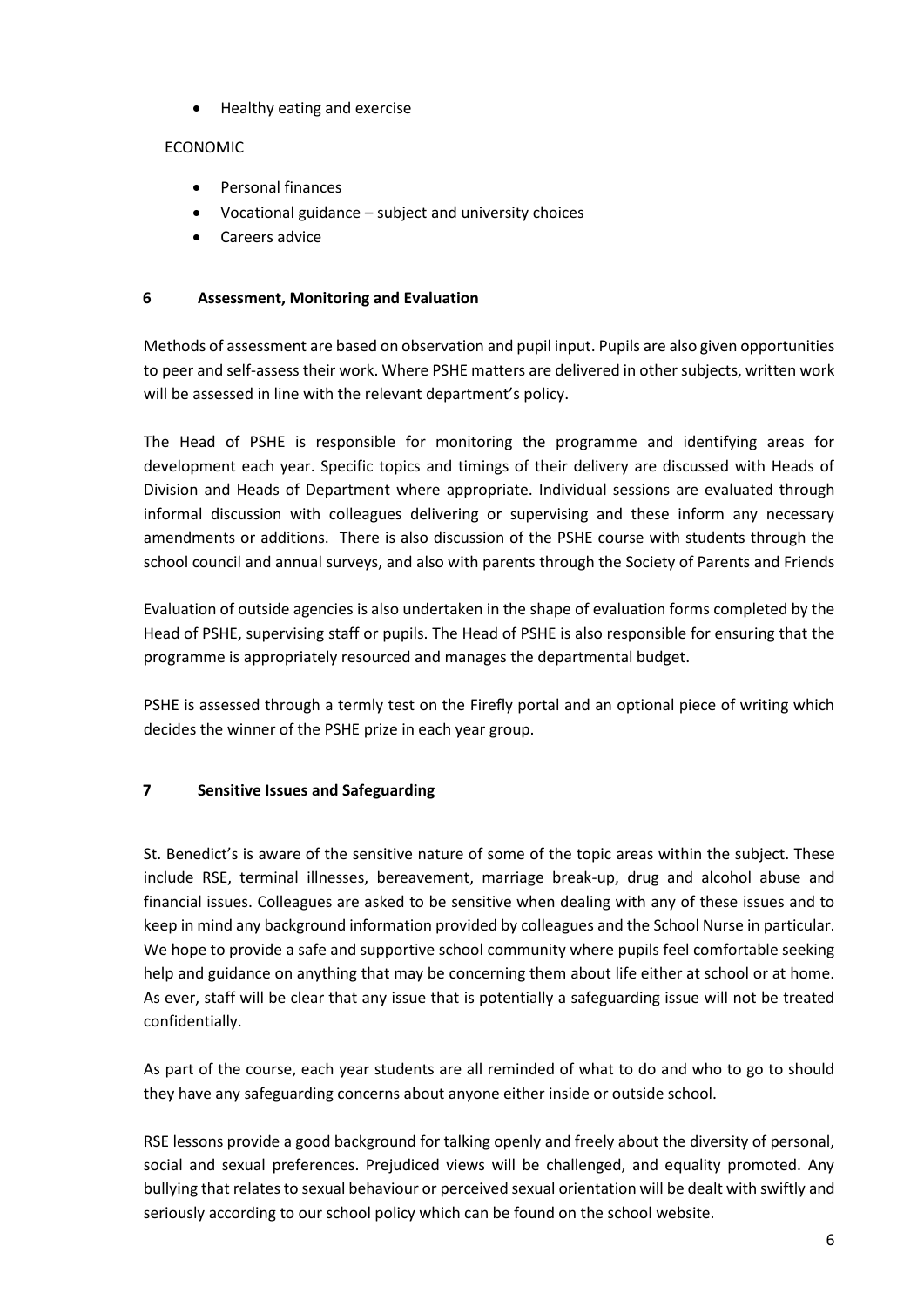#### <span id="page-6-0"></span>**8 Relationships and Sex Education (RSE)**

As part of the PSHE programme, St Benedict's incorporates RSE at a level that is appropriate to the age and development of the students and in keeping with our Catholic and Benedictine ethos.

RSE aims to provide lifelong learning about physical, moral and emotional development. It is about teaching sex, sexuality and sexual health in a way that is fully understood and effectively retained by pupils in our care. It is also about teaching what it is to be in a caring, stable and mutually supportive relationship with another person, and how to control and understand feelings that come with being in a relationship.

We are involved in relationships and sex education precisely because of our Christian beliefs about God and about the human person. The belief in the unique dignity of the human person made in the image and likeness of God underpins the approach to all education in a Catholic school. Our approach to RSE therefore is rooted in the Catholic Church's teaching of the human person and presented in a positive framework of Christian ideals.

RSE will outline the importance of marriage for family life and the raising of children, as well as highlighting the role of marriage and other stable relationships as building blocks for community and society. It also teaches what the law says about relationships and sex so that students clearly understand what the law does and does not allow, for instance, the age of consent.

St Benedict's would like to emphasise that by providing comprehensive RSE we continue to promote Catholic teachings as a school and are not encouraging pupils to become sexually active at a young age. The aim of this policy is to ensure that the right provision is in place so that pupils may have all the background knowledge they need to make informed decisions and responsible choices as they grow up. All RSE at St Benedict's is in accordance with the Church's moral teaching and the guidance of the national Catholic Education Service.

Through the provision outlined in this policy we also aim to raise pupils' self-esteem and confidence, trying to develop communication and assertiveness skills that can help them stay true to their values if challenged by others, their peers or what they see in the media.

All RSE will be in accordance with the Church's moral teaching. It will emphasise the central importance of marriage and the family whilst acknowledging that all pupils have a fundamental right to have their life respected whatever household they come from. We will teach pupils to be accepting of the different beliefs, cultures, religions, sexual orientations, physical and mental abilities, backgrounds and values of those around them. This includes teaching pupils about LGBT as part of all students' understanding of sex and relationships in modern British society. We want our pupils to lead a healthy and safe lifestyle, teach them to care for and respect their bodies and provide them with all the right tools that will enable them to seek information or support, should they need it, both during their school years and after.

#### **Withdrawal from RSE**

St Benedict's has the PSHE scheme of work available to all parents on the Firefly portal along with resources for each lesson. It is a statutory right of parents or carers to withdraw the children in their